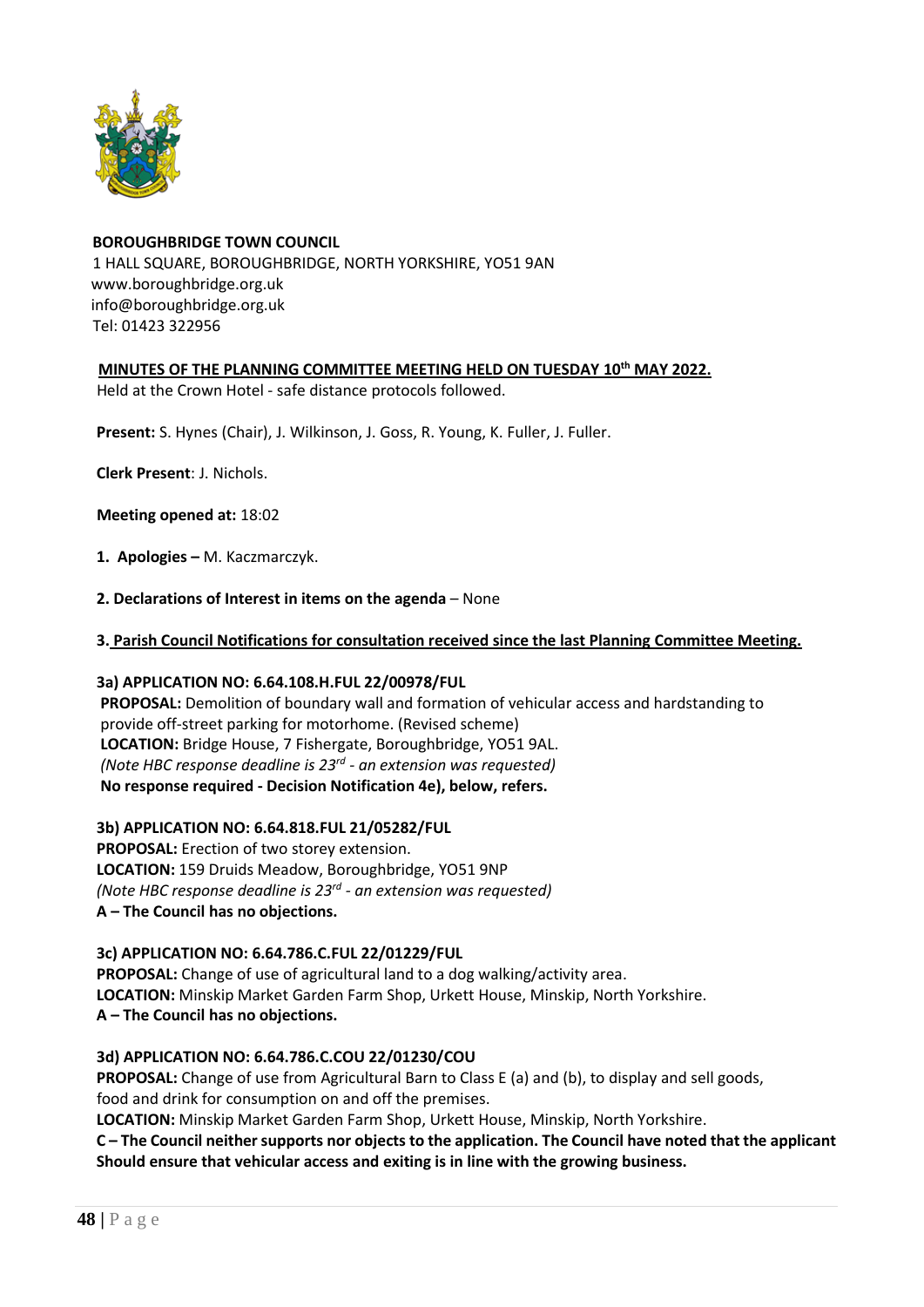## **3e) APPLICATION NO: 6.64.824.FUL 22/01485/FUL PROPOSAL:** Proposed rear sun lounge  **LOCATION: 56 The Chase, Boroughbridge, North Yorkshire, YO51 9JT. A – The Council has no objections.**

## **4. Decision Notifications received over the last month.**

 **4a) PROPOSAL:** Single storey extension for meeting room.  **LOCATION:** Minskip Village Hall, Harrogate Road, Minskip, North Yorkshire, YO51 9JD.  **APPLICANT:** Trustees of Minskip Village Hall.  **GRANT PLANNING PERMISSION SUBJECT TO CONDITIONS. Noted.**

 **4b) PROPOSAL:** Variation of condition 2 (approved plans - to a change window to a door on south elevation, remove one rooflight on the north elevation, reduce bedrooms from 4 to 3 and introduce a first floor living area in Unit 5) of planning permission 18/03198/FUL - Conversion of existing building to one dwelling and erection of four new dwellings.

 **LOCATION:** Hollin Carr House, Horsefair, Boroughbridge, North Yorkshire YO51 9AD.  **GRANT PLANNING PERMISSION SUBJECT TO CONDITIONS. Noted.**

 **4c) PROPOSAL:** Felling of 2 Beech (T1, T2) due to location issues within Tree Preservation Order 81/2021

 **LOCATION:** The Shrubberies, Church Lane, Boroughbridge, North Yorkshire, YO51 9BA.  **REFUSE CONSENT.**

The reasons for the decision are as follows:

 1 The proposed works would significantly harm the health of the tree and visual amenity of the locality. This would conflict with guidance National Planning Policy Framework. 2 No technical justification which outweighs the amenity value of the tree has been submitted to justify the proposed works. This would conflict with guidance in the National Planning Policy Framework.

**Noted.**

 **4d) PROPOSAL:** Demolition in Boroughbridge Conservation Area of the former Café to the side of Hollin Carr House.

 **LOCATION**: Hollin Carr House Horsefair Boroughbridge North Yorkshire YO51 9AD **GRANT PLANNING PERMISSION SUBJECT TO CONDITIONS. Noted.**

## **4e) APPLICATION NO: 6.64.108.H.FUL 22/00978/FUL**

 **PROPOSAL:** Demolition of boundary wall and formation of vehicular access and hardstanding to provide off-street parking for Motorhome (revised scheme).

 **LOCATION:** Bridge House, 7 Fishergate, Boroughbridge, YO51 9AL

 **REFUSED.** Reason(s) for refusal:

 1. The form of the proposed boundary treatment and access would be at odds with the original stone wall and would harm the appearance and character of the property within the Conservation area. The siting of the proposed access to a raised parking area would serve to create an awkward access across a public footway onto a public highway with limited visibility. Therefore, the proposal would be detrimental to the character and appearance of the host dwelling and neither preserves nor enhances the conservation area